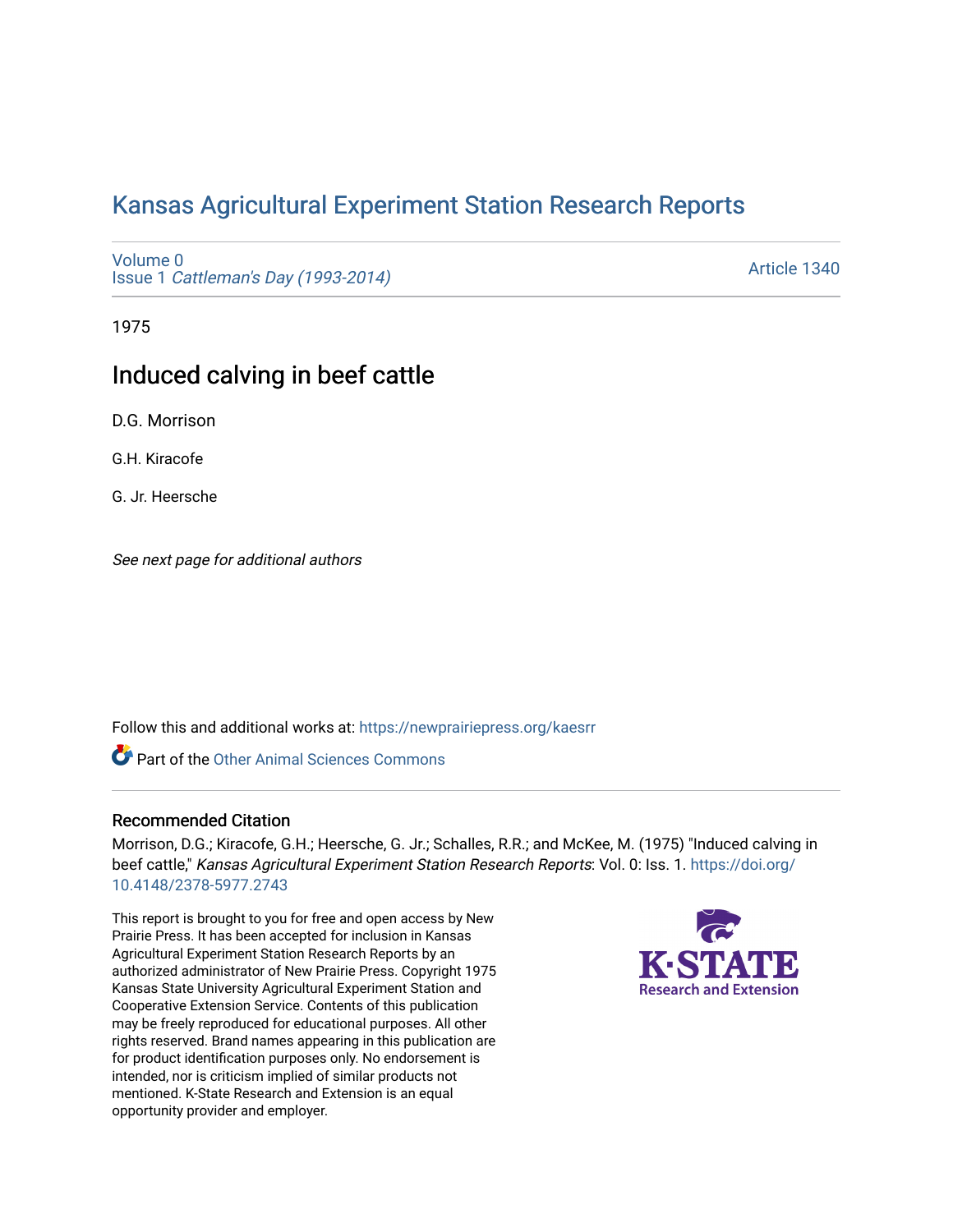## Induced calving in beef cattle

## Abstract

Calving was induced in 44 Polled Hereford cows at 275 days' gestation. Twenty mgs. Of dexamethasone (Azium) given intramuscularly caused parturition an average of 43.1 hours after injection (range 21 to 57). An injection of 30 mgs. Of prostaglandin F2 40 hours after dexamethasone effectively increased predictability of calving. Seven of nine cows calved 2.5 to five hours post prostaglandin (average time of calving 44.9 hours after dexamethasone). Prostaglandin given 30 hours after dexamethasone or dexamethasone 40 hours after prostaglandin was less effective ( average 46.6, range 34.5 to 57.5; average 75.3, range 63 to 100, respectively).

## Keywords

Cattlemen's Day, 1975; Report of progress (Kansas State University. Agricultural Experiment Station); 230; Beef; Dexamethasone; Prostaglandin; Production

## Creative Commons License



This work is licensed under a [Creative Commons Attribution 4.0 License](https://creativecommons.org/licenses/by/4.0/).

### Authors

D.G. Morrison, G.H. Kiracofe, G. Jr. Heersche, R.R. Schalles, and M. McKee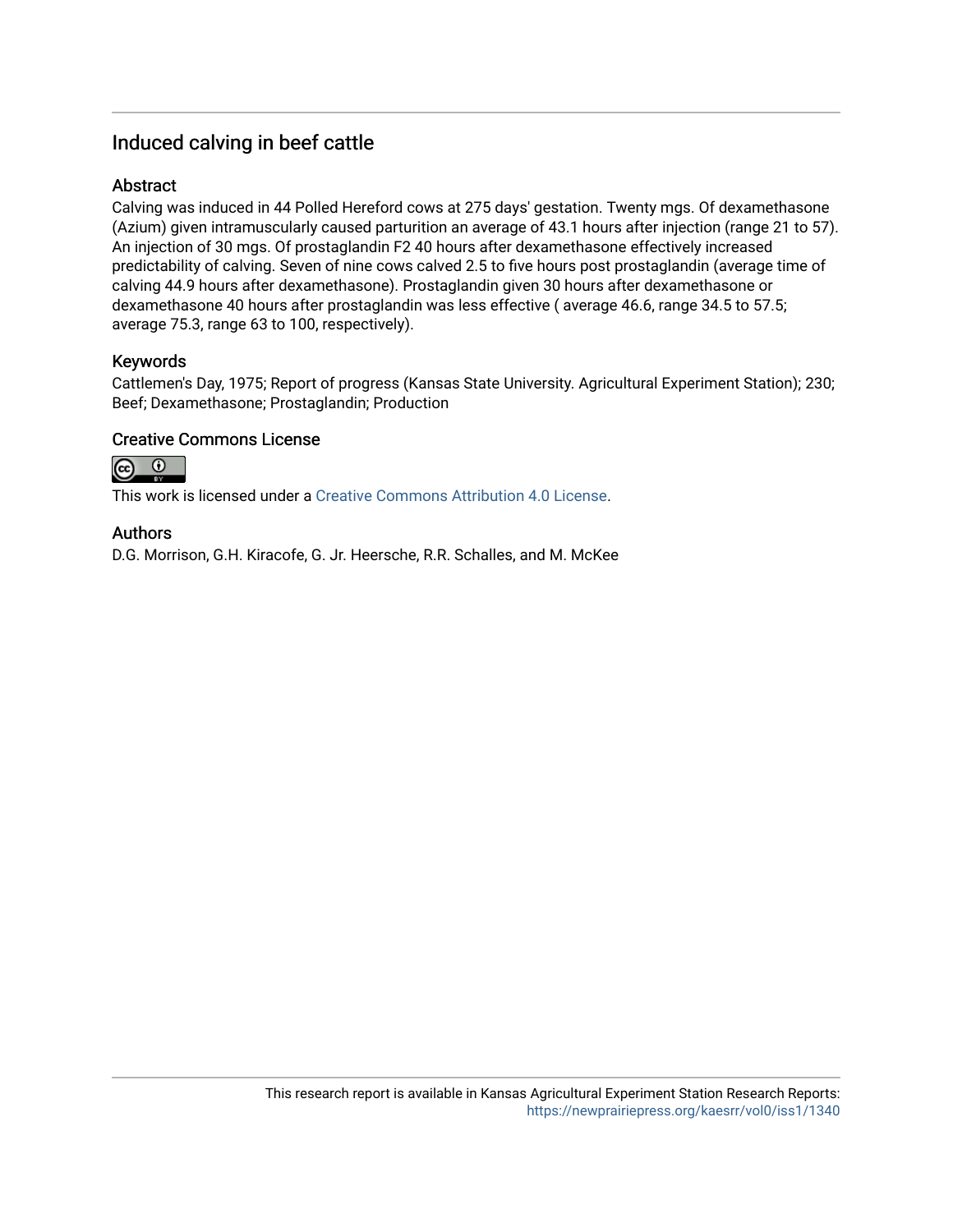

#### Summary

Calving was induced in 44 Polled Hereford cows at 275 days' gestation. Twenty mgs. of dexamethasone (Azium) given intramuscularly caused parturition an average of 43.1 hours after injection (range 21 to 57). An injection of 30 mgs. of prostaglandin  $F_2 \propto 40$  hours after dexamethasone effectively increased predictability of calving. Seven of nine cows calved 2.5 to five hours post prostaglandin (average time of calving 44.9 hours after dexamethasone). Prostaglandin given 30 hours after dexamethasone or dexamethasone 40 hours after prostaglandin was less effective (average 46.6, range 34.5 to 57.5; average 75.3, range 63 to 100, respectively).

Calving ease did not differ between induced and noninduced cows, but viability of induced calves was lower; 88% of the induced cows retained placenta. Placentae were expelled an average of six days after calving regardless of treatment. Rectal palpations at three and five weeks postpartum showed cows treated with intramuscular injections of combiotic and intrauterine infusions of nitrofurazone plus proteolytic enzymes plus lactinex granules had faster uterine involution and more ovarian activity than cows treated with intrauterine infusions of nitrofurazone alone. However, more intrauterinenitrofurazone treated cows conceived on first service and conceived sooner than cows receiving either of the other two treatments.

#### Introduction

The increasing intensity of cattle production and constantly rising costs force today's cattleman to strive to control each phase of the management program. Controlling the estrous cycle also controls time of parturition, however, currently available estrus synchronization methods have not been widely accepted. Therefore, researchers are inducing calving to study its effect on the cattle industry. Although certain compounds can be used to predict parturition with reasonable accuracy, the range is still rather wide. Retained placenta, by a high percentage of induced cows, also must be managed properly to maintain reproductive efficiency.

We sought to increase the predictability of induced calving by combining prostaglandin with dexamethasone. We also compared a systemic antibiotic treatment for retained placenta with two intrauterine treatments.

#### Experimental Procedure

Forty-four Polled Hereford cows, three-nine years old, were given one of four treatments to induce calving: (1) dexamethasone (Azium);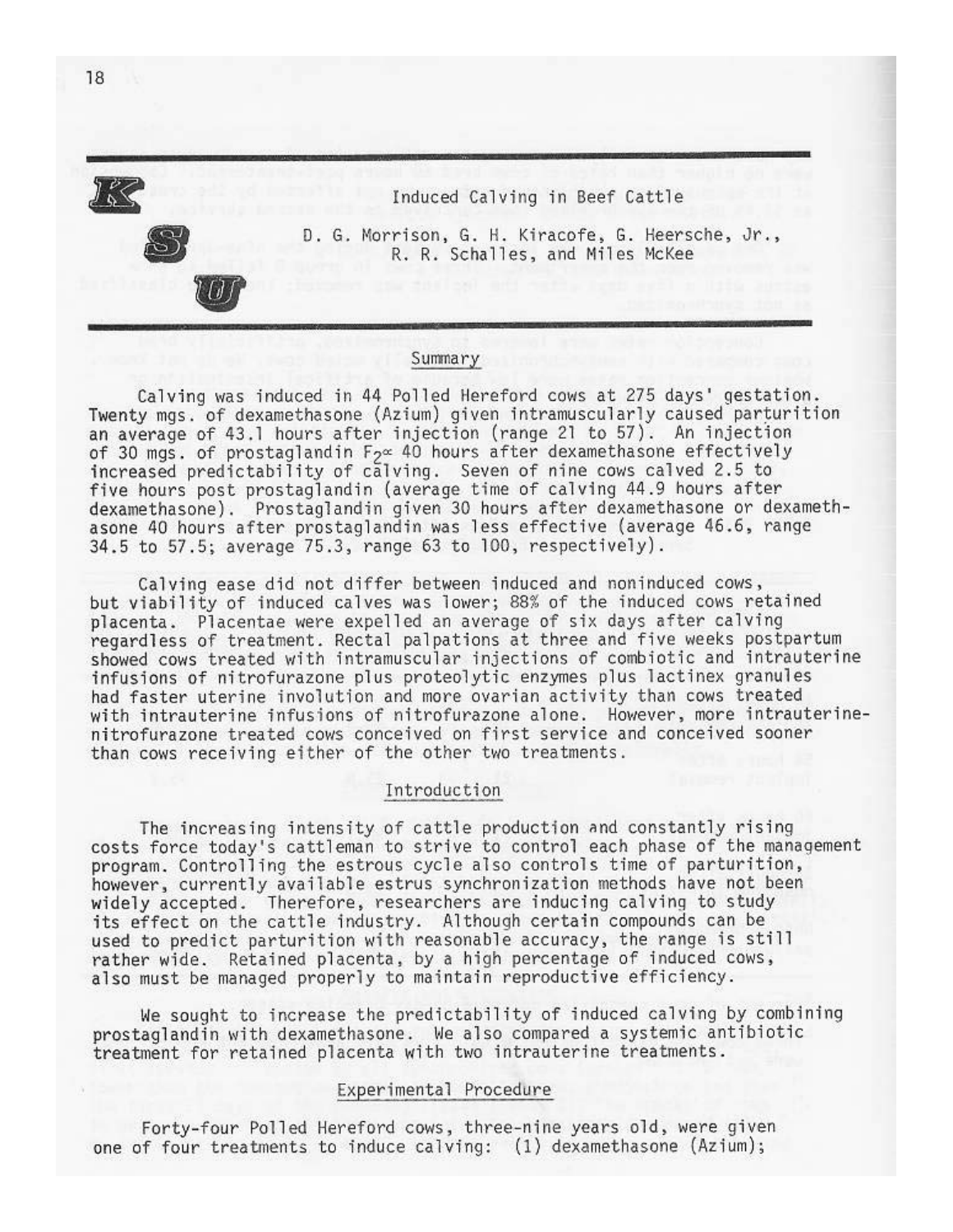(2) dexamethasone plus prostaglandin  $F_{2}$  (The UpJohn Co.) 30 hours later; (3) dexamethasone plus prostaglandin 40 hours later; or (4) prostaglandin plus dexamethasone 40 hours later. The dosages (20 mgs. dexamethasone and 30 mgs. prostaglandin) were given intramuscularly at 275 days' gestation. Observations were made for calving ease and calf viability. Assistance was given when necessary. Birth weights were recorded for all calves within 12 hours after birth.

Cows that had not expelled placenta by the day after calving were assigned to one of these treatments: (1) 20 cc combiotic intramuscularly for 3 days; (2) intrauterine infusions of nitrofurazone in sterile saline for 3 days; or (3) intrauterine infusions of nitrofurazone+ 100 mgs.  $\infty$ chymotrypsin and 100 mgs. collagenase in sterile saline for 3 days followed on day 4 with an infusion of 6 g of lactinex granules in sterile saline. Days to placental expulsion were noted for each treatment. Rectal palpations were made at three and five weeks postpartum to estimate uterine regression and ovarian function.

Subsequent fertility of induced cows was recorded, and two-month weights of the calves were recorded.

Control data were collected for all observations from 12 cows that calved during the same time period as the treated cows.

#### Results and Discussion

Times of calving in response to the various treatment groups are shown in table 8.1. Gestation by nontreated cows averaged 283.4 days compared with 277 for induced cows, six days earlier. Cows given dexamethasone alone (group 1) calved an average of  $43.1 \pm 13.77$  hours later. In groups where dexamethasone and prostaglandin were combined (2, 3, and 4), range of calving tended to be shorter than in group 1. Eight of nine cows in group 3 calved an average of  $44.9 \pm 5.37$  hours after treatment; seven of nine calved 2.5 to 5 hours after the prostaglandin injection. One cow in group 3 did not calve in response to treatment. Calving time was less predictable in groups 2 and 4 than group 3.

Eight cows originally assigned to group 3 and four cows originally assigned to group 4 calved before receiving a second injection of either dexamethasone or prostaglandin, respectively.

Calves from induced parturition weighed less at birth than calves from control cows (seven of 44 died shortly after birth). Twenty percent of the induced cows required assistance and one caesarean section was performed. Calf viability of induced calves was lower than that of noninduced calves. However, average daily gains of the two groups did not differ.

Eighty-eight percent of the induced cows retained placentae compared with only 8.7% by noninduced cows (table 8.2). There was no difference in time when placenta were expelled among groups. Palpations at 3 and 5 weeks postpartum showed overall uterine and ovarian conditions most desirable in the combiotic treated group. Uterine regression in that group was rapid; few cows retained fluid or pus in the uterus. In addition, the ovarian score was better (more large follicles and ovulations) for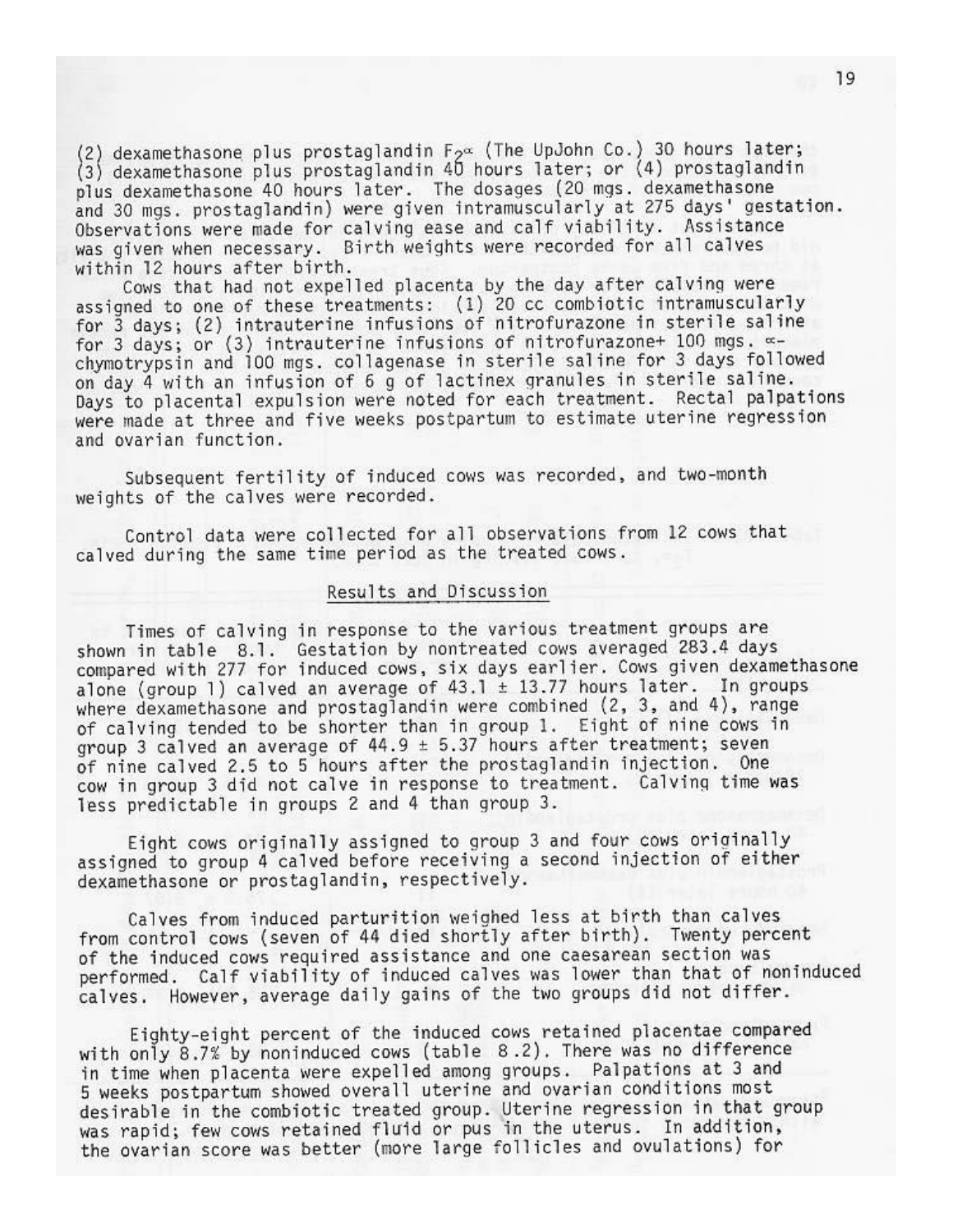the combiotic group than for the nonretained animals. Uterine infusions of nitrofurazone alone yielded slower uterine regression with fluid and pus in the uteri of more cows.

Subsequent fertility of all cows is shown in table 8.3. Fertility did not correlate closely with rate of uterine regression or ovarian activity at three and five weeks postpartum. Cows treated with nitrofurazone alone required less time from calving to conception and the highest percentage<br>of them conceived with the first service. Inducing parturition did not affect subsequent fertility. Six cows that were induced but did not retain placenta had higher conception rates (both first service and total) than induced cows that retained placenta. First service conception rate for cows that retained placenta was lower, but days from calving to conception did not differ.

| Group                                                  | No.<br>of cows | Hours from treatment to<br>fetal expulsion<br>mean $\pm$ S.D. <sup>a</sup> |
|--------------------------------------------------------|----------------|----------------------------------------------------------------------------|
| Dexamethasone (1)                                      | 5              | $43.1 \pm 13.77$                                                           |
| Dexamethasone plus prostaglandin<br>30 hours later (2) | $\overline{7}$ | $46.6 \pm 10.85$                                                           |
| Dexamethasone plus prostaglandin<br>40 hours later (3) | 9              | $44.9 \pm 5.37$                                                            |
| Prostaglandin plus dexamethasone<br>40 hours later (4) | 11             | $75.3 \pm 9.87$                                                            |
| Non-induced controls                                   | 12             |                                                                            |
| Dexamethasone<br>calved before 40 hours                | 8              | $35.2 \pm 3.34$                                                            |
| Prostaglandin<br>calved before 40 hours                | 4              | $38.7 \pm 2.36$                                                            |

Table 8.1. Indicated Data from Using Dexamethasone and/or Prostaglandin,  $F_2$ , to Induce Calving in Beef Cows.

aStandard deviation means that 68% of the cows in each groups calved within the range indicate + and - days indicated for each group.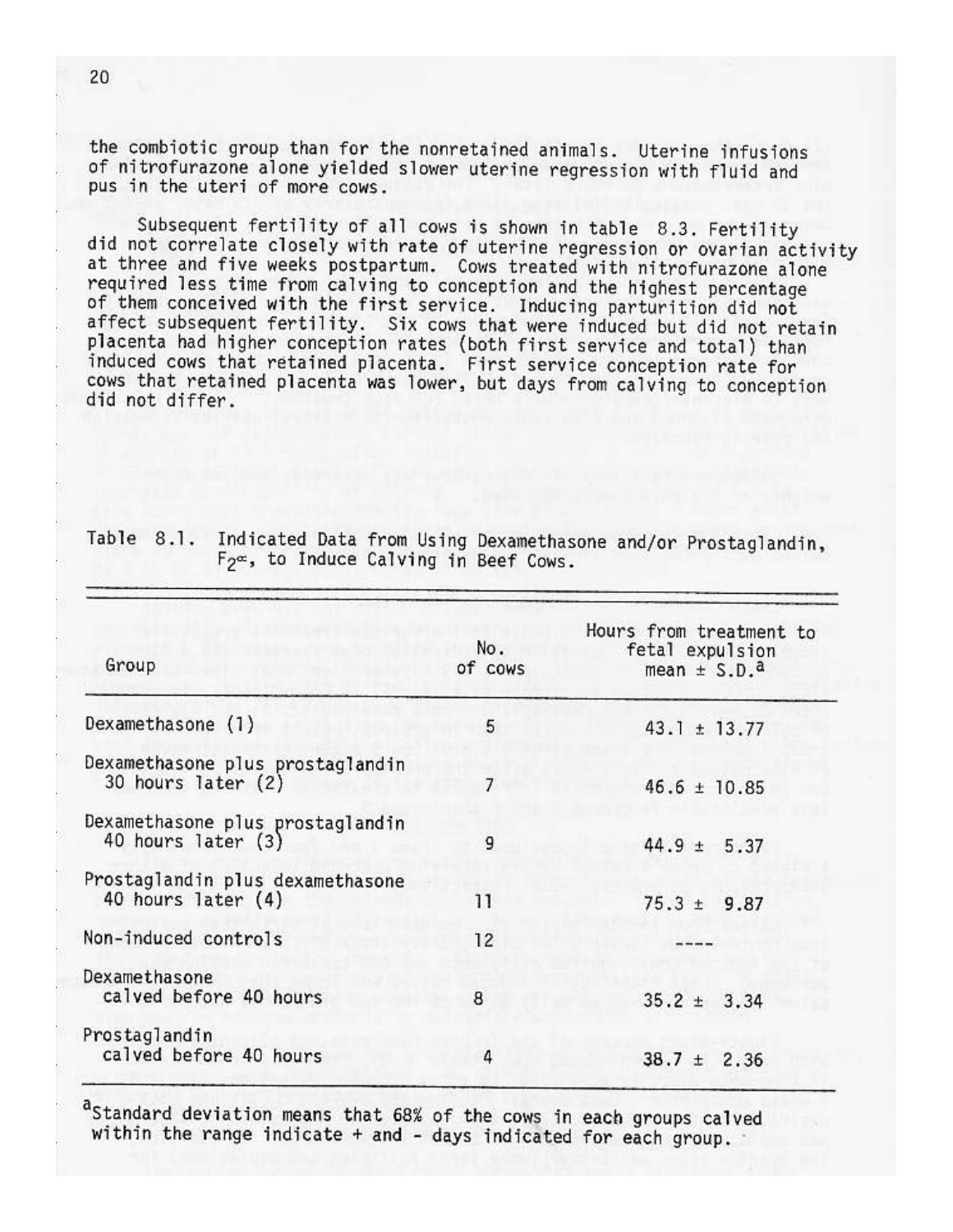| Treatments                                                 | No. of<br>COWS | Days to<br>placental<br>expulsion | 3 weeks                                            |                           |                                           | 5 weeks                                            |                           |                                           |
|------------------------------------------------------------|----------------|-----------------------------------|----------------------------------------------------|---------------------------|-------------------------------------------|----------------------------------------------------|---------------------------|-------------------------------------------|
|                                                            |                |                                   | % with<br>expected<br>uterine<br>size <sup>a</sup> | % with<br>fluid<br>or pus | Ovarian<br>function<br>score <sup>D</sup> | % with<br>expected<br>uterine<br>size <sup>a</sup> | % with<br>fluid<br>or pus | Ovarian<br>function<br>score <sup>D</sup> |
| Combiotic (IM)                                             | 13             | 6.44                              | 60                                                 | 30                        | 2.70                                      | 20                                                 | 10                        | 2.40                                      |
| Intrauterine infusion<br>of nitrofurazone                  | 13             | 6.08                              | 23                                                 | 54                        | 3.07                                      | $\overline{31}$                                    | 38                        | 2.61                                      |
| Nitrofurazone plus<br>enzyme plus lactinex<br>intrauterine | 10             | 6.37                              | 70                                                 | 30                        | 3.44                                      | 70                                                 | 20                        | 2.66                                      |
| Non-retained                                               | 9              |                                   | 33                                                 | 33                        | 2.50                                      | 22                                                 | $\overline{\mathcal{V}}$  | 2.77                                      |
|                                                            |                |                                   |                                                    |                           |                                           |                                                    |                           |                                           |

Table 8.2. Treatment of Retained Placenta, Effect on Uterine, and Ovarian Functions.

<sup>a</sup>Based on an external diameter of the uterine horns of 60 mm at 3 weeks and 40 mm at 5 weeks.

 $b$ Scored as CL = 1, follicles > 12 mm = 2, follicles < 12 mm = 3, and no significant structures = 4.